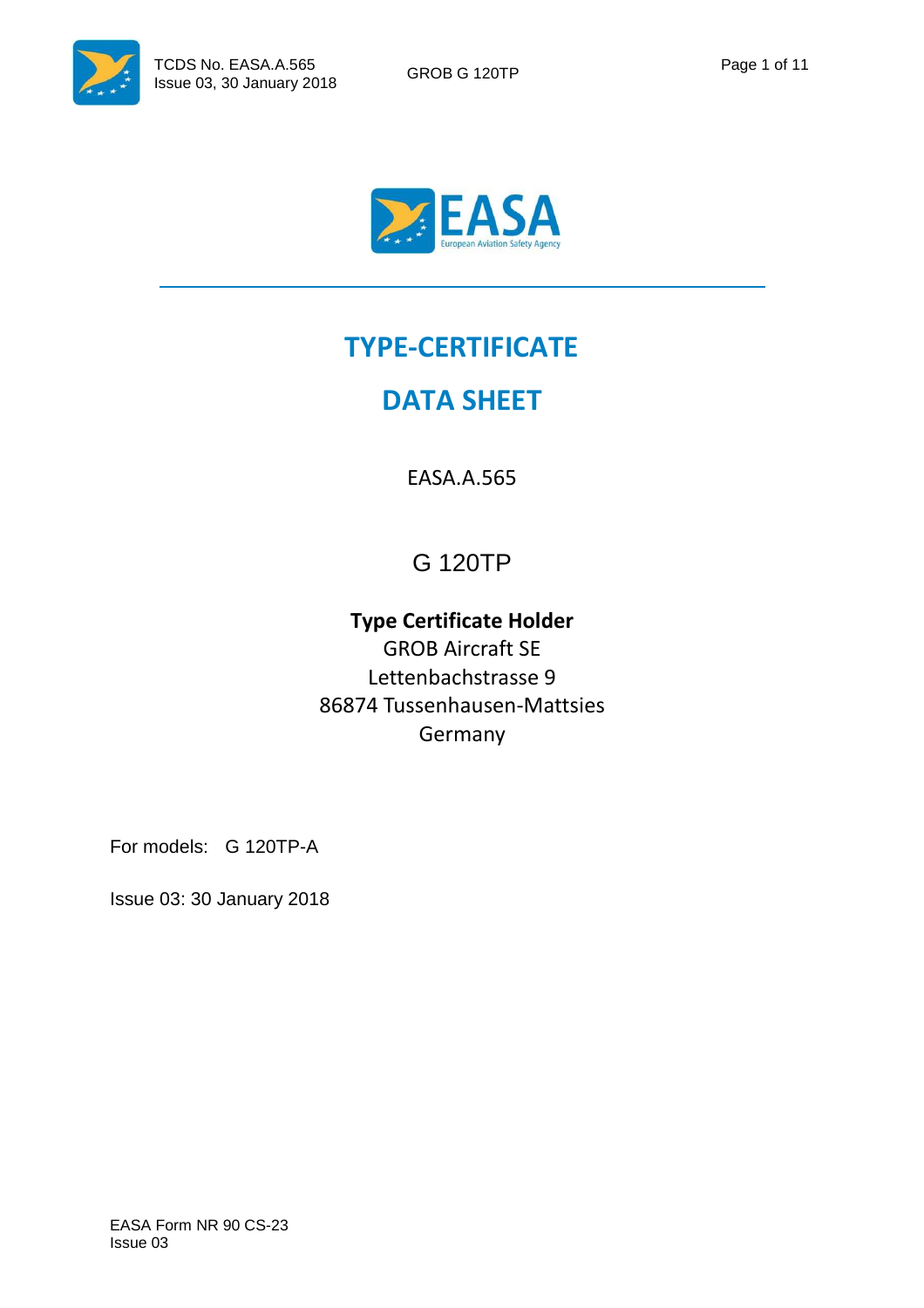# **CONTENT**

### **SECTION A: MODEL G 120TP-A**

- A.I. General
- A.II. Certification Basis
- A.III. Technical Characteristics and Operational Limitations
- A.IV. Operating and Service Instructions
- A.V. Notes

### **ADMINISTRATIVE SECTION**

- I. Acronyms
- II. Type Certificate Holder Record
- III. Change Record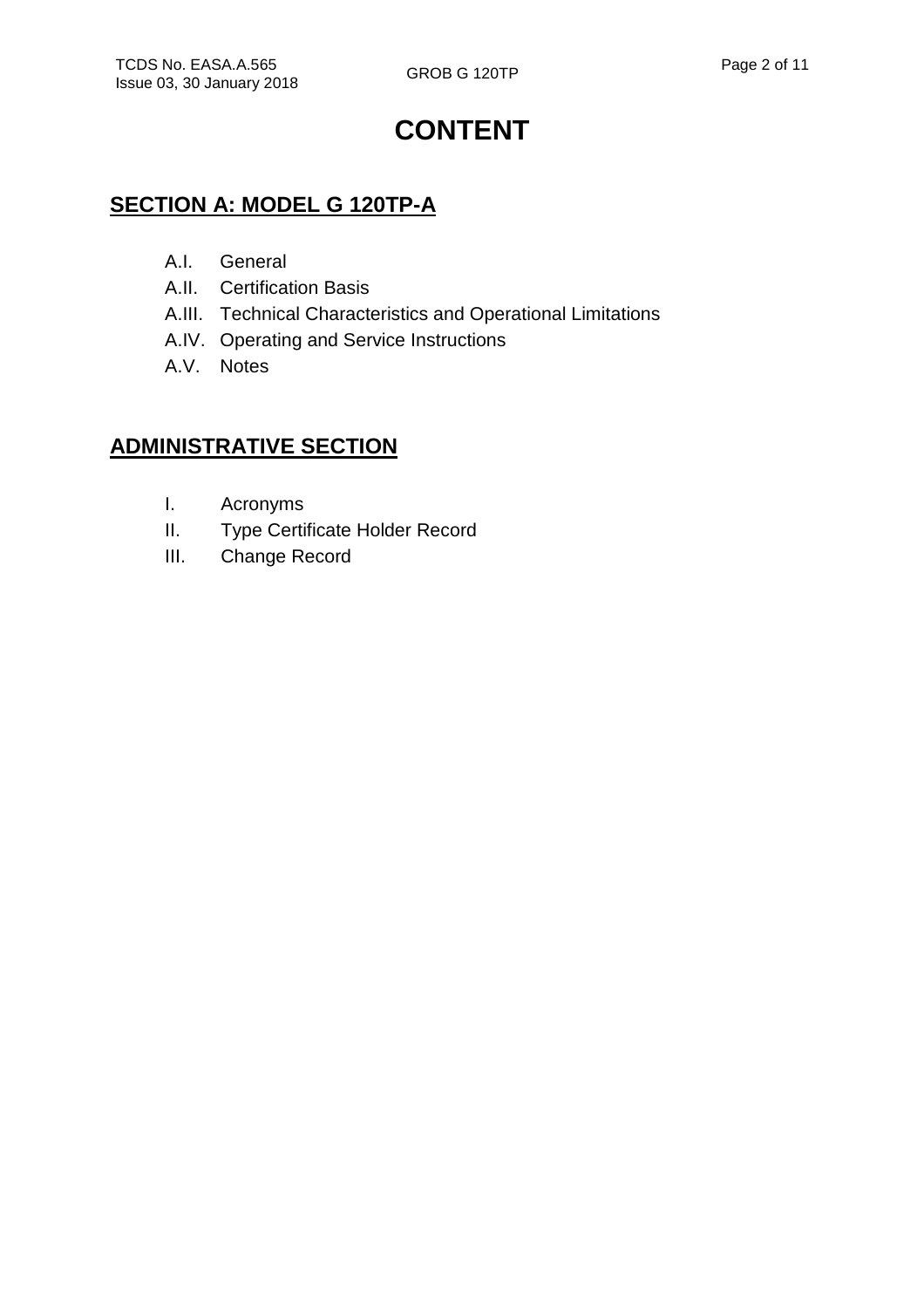## **SECTION A: MODEL G 120TP-A**

#### **A.I. General**

- 1. Data Sheet No.: EASA.A.565
- 2. a) Type: G 120TP
	- b) Model: G 120TP-A -
		- c) Variant:
- 3. Airworthiness Category: Utility Aerobatic
- 4. Type Certificate Holder: GROB AIRCRAFT SE LETTENBACHSTRASSE 9 86874 TUSSENAUSEN-MATTSIES GERMANY
- 5. Manufacturer: GROB AIRCRAFT SE LETTENBACHSTRASSE 9 86874 TUSSENAUSEN-MATTSIES GERMANY
- 6. Certification Application 17. December 2009 Date:
- 7. (Reserved)
- 8. (Reserved)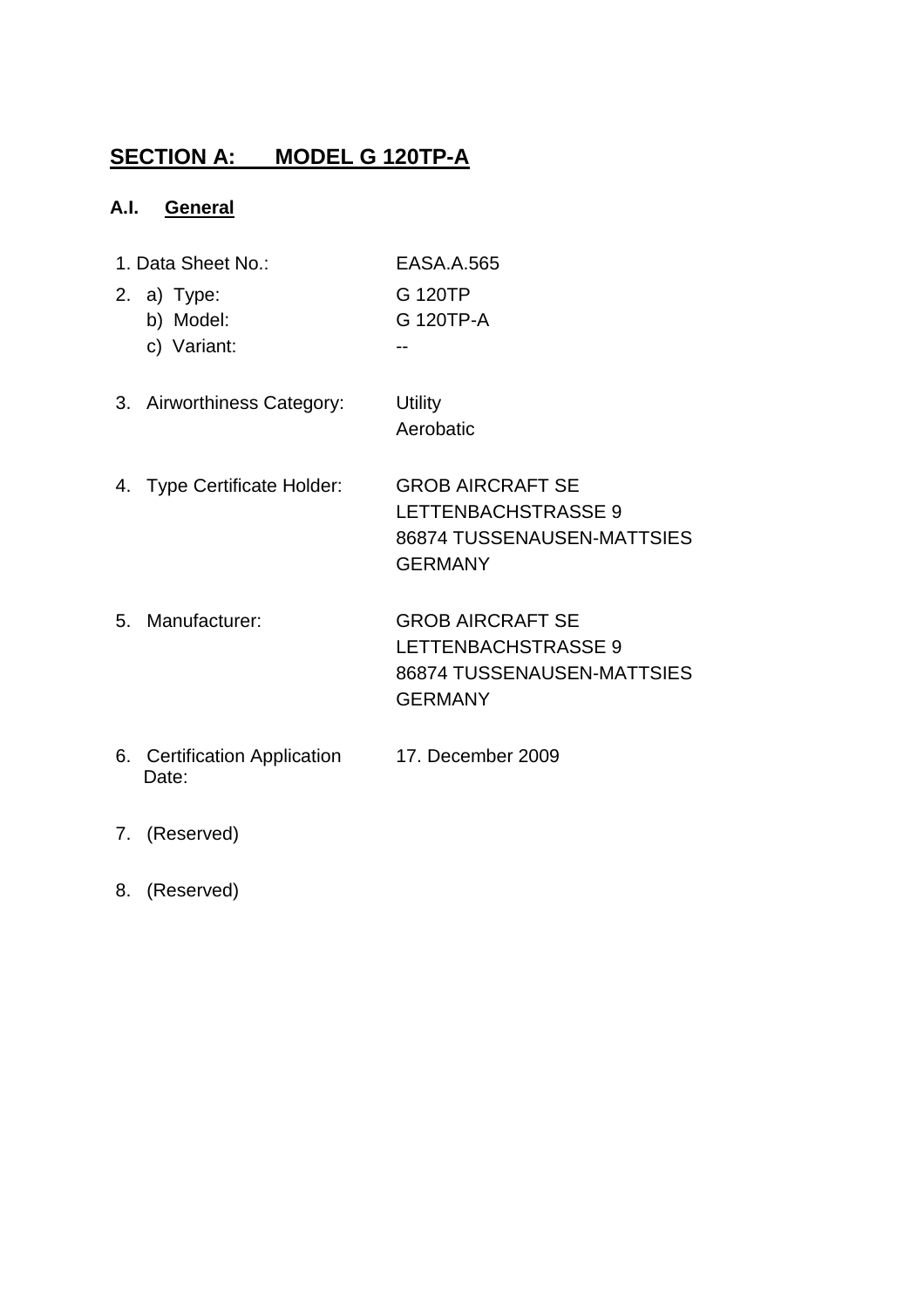#### **A.II. EASA Certification Basis**

| 1. Reference Date for      | 17. June 2010 |
|----------------------------|---------------|
| determining the applicable |               |
| requirements:              |               |

- 2. Airworthiness Requirements: CS-23, Amendment 1, issued 12 February 2009
- 3. Special Conditions: CRI F-52 Protection from Effects of HIRF CRI F-54 Protection from Effects of Lightning strikes, Indirect Effects If equipped i.a.w. OÄM 565-17: CRI B-52 Human Factors – Integrated Avionics **Systems**
- 4. Exemptions: None
- 5. Deviations: None
- 6. Equivalent Safety Findings: CS 23.777(g): CRI D-101 Location of Landing Gear Control Lever If equipped i.a.w. OÄM 565-17: CS 23.1321(d) (4): CRI F-102 Location of Heading Indicator PFD
- 7. Requirements elected to comply: None
- 8. Environmental Standards: Chapter 10 of ICAO Annex 16, Volume I, Fifth Edition, Amendment 9 CS-36, Amendment 2 CS-34,Original issue
- 9. (Reserved)
- 10. (Reserved)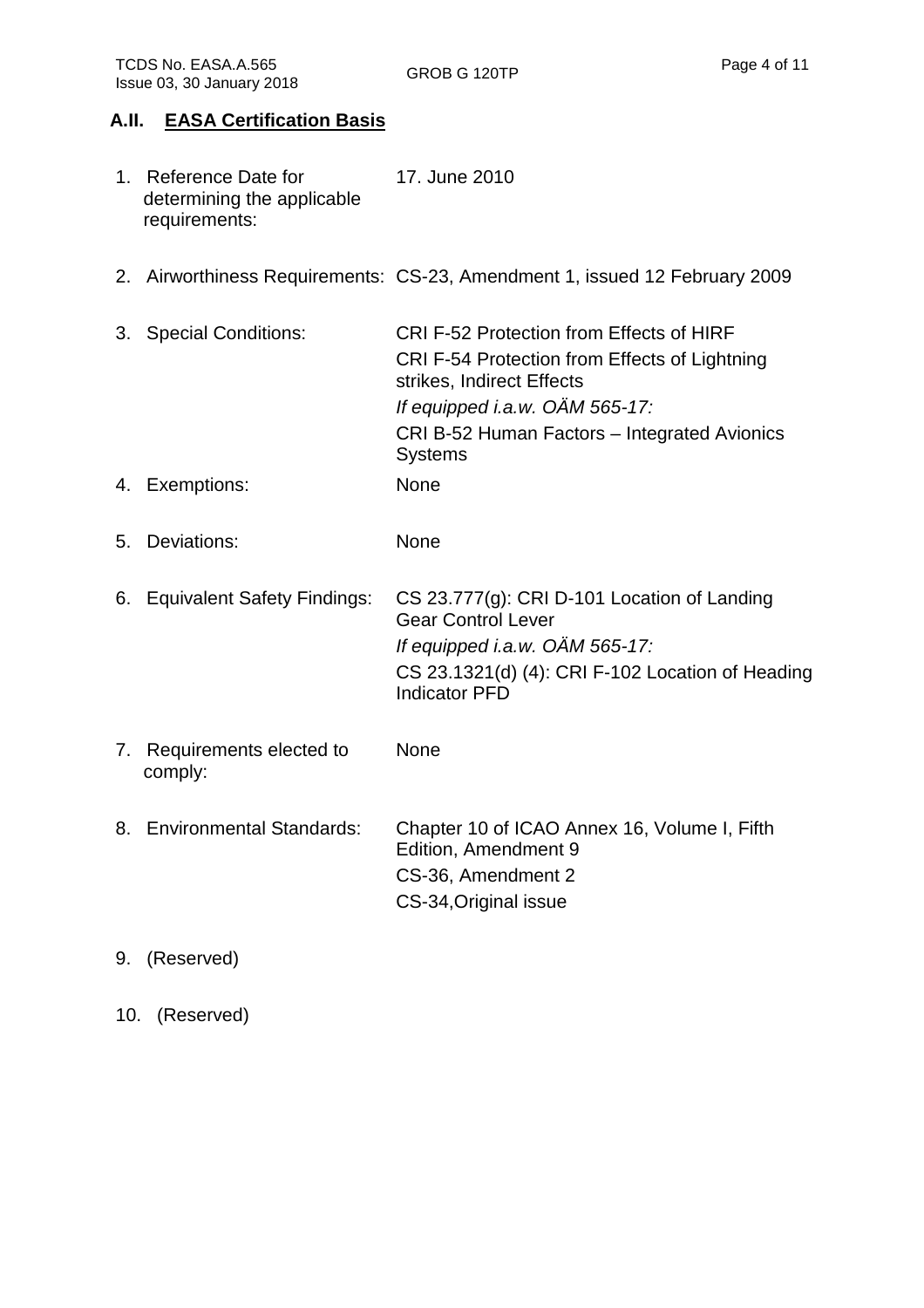### **A.III. Technical Characteristics and Operational Limitations**

|    | 1. Type Design Definition:                                                                                                                  | Doc.-No: DE-120TPA-000100 Master Document Index,<br>Revision 0 or later approved revision                                                                                           |  |  |
|----|---------------------------------------------------------------------------------------------------------------------------------------------|-------------------------------------------------------------------------------------------------------------------------------------------------------------------------------------|--|--|
| 2. | Description:                                                                                                                                | Two seat side by side trainer aircraft. Single engine<br>turbo-propeller, low wing monoplane in composite<br>construction, retractable landing gear, normal tail plane              |  |  |
| 3. | Equipment:                                                                                                                                  | Refer to Equipment list in AFM, Section 6                                                                                                                                           |  |  |
| 4. | Dimensions:                                                                                                                                 | Span<br>$10.31 \text{ m}$<br>(33.83 ft)<br>(27.64 ft)<br>Length<br>8.42 m<br>Height<br>2.64 m<br>$(8.68 \text{ ft})$<br>13.52 m <sup>2</sup> (145.53 ft <sup>2</sup> )<br>Wing Area |  |  |
|    | 5. Engine:<br>5.1.1 Model:<br>5.1.2 Type Certificate:<br>5.1.3 Limitations:                                                                 | Rolls Royce 250-B17F<br>FAA E10CE<br><b>MCP</b><br>380 SHP<br><b>MTOP</b><br>450 SHP (5 min.)<br>2030 RPM<br>Rated Prop Shaft Speed                                                 |  |  |
|    | 6. Load factors:                                                                                                                            | <b>Utility Category</b><br>$-1.76 / +4.4$ (flaps up)<br>$0/+3.8$ (flaps down)<br><b>Aerobatic Category</b><br>$-4.0 / +6.0$<br>(flaps up)<br>$0/ +3.8$<br>(flaps down)              |  |  |
| 7. | Propeller:<br>Model:<br>7.1<br><b>Type Certificate:</b><br>7.2<br>Number of blades:<br>7.3<br>Diameter:<br>7.4<br>Sense of Rotation:<br>7.5 | MT-Propeller MTV-5-1-D-C-F-R(A)/CFR210-56<br>LBA 32.130/103<br>5<br>$2.10 \text{ m}$ (82.68 in.)<br>Clockwise                                                                       |  |  |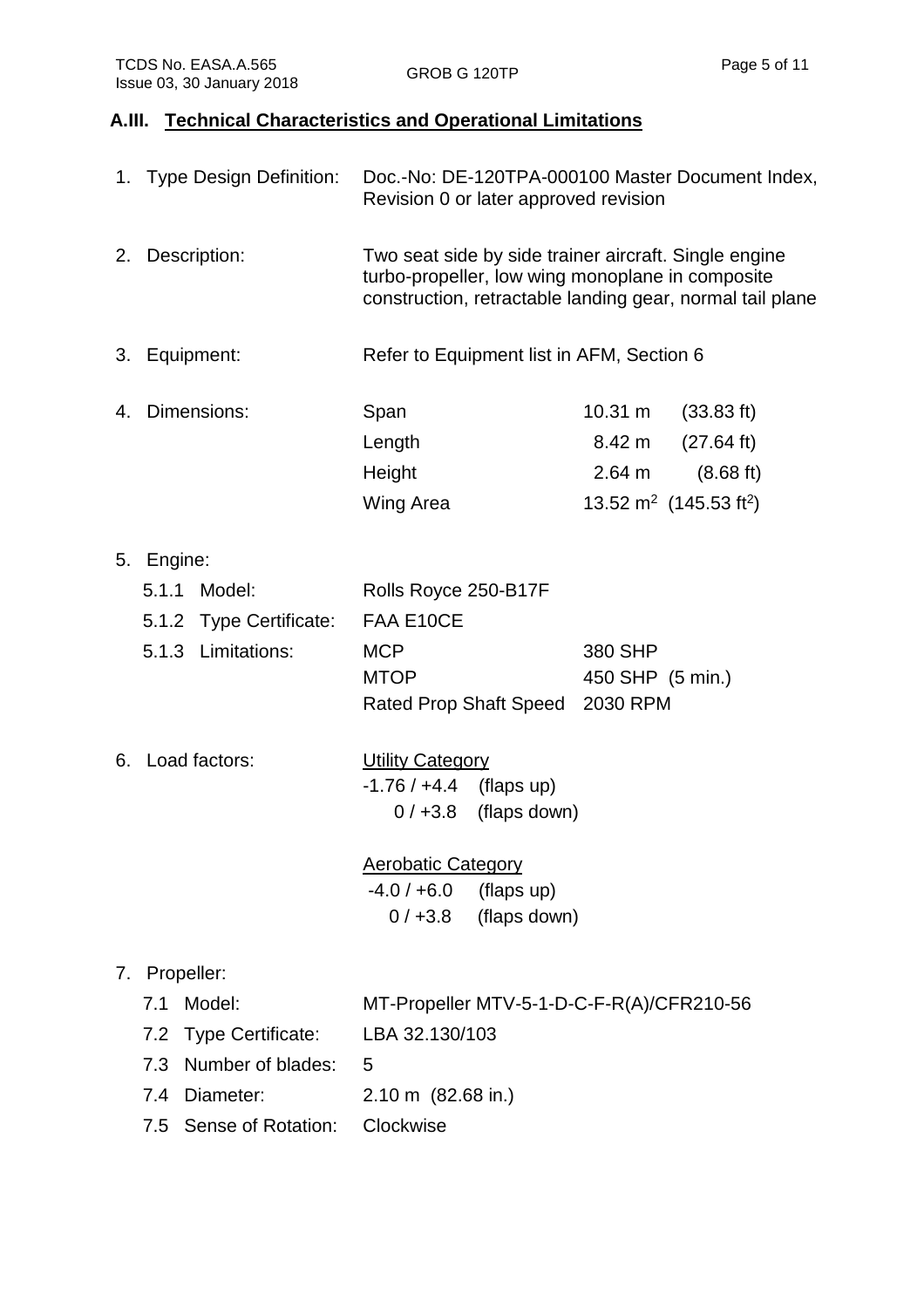|            | Issue 03, 30 January 2018 | <b>GROB G 1201P</b>                      |                  |                                  |
|------------|---------------------------|------------------------------------------|------------------|----------------------------------|
| 8. Fluids: |                           |                                          |                  |                                  |
|            | 8.1 Fuel:                 | Refer to AFM, Section 2 for engine fuels |                  |                                  |
|            | 8.2 Oil:                  | Refer to AFM, Section 2 for engine oil   |                  |                                  |
|            | 8.3 Coolant:              | Not applicable                           |                  |                                  |
|            |                           |                                          |                  |                                  |
|            | 9. Fluid capacities:      |                                          |                  |                                  |
|            | 9.1 Fuel:                 | Total                                    |                  | 351.0 litres (92.7 U.S. gallons) |
|            |                           | <b>Usable</b>                            |                  | 341.4 litres (90.2 U.S. gallons) |
|            |                           |                                          |                  |                                  |
|            | 9.2 Oil:                  | Min                                      |                  | 5.0 litres (5.3 U.S. quarts)     |
|            |                           | Max                                      |                  | 11.0 litres (11.6 U.S. quarts)   |
|            | 9.3 Coolant system        | Not applicable                           |                  |                                  |
|            | capacity:                 |                                          |                  |                                  |
|            |                           |                                          |                  |                                  |
|            | 10. Air Speeds:           | <b>Utility Category</b>                  |                  |                                  |
|            |                           | <b>VMO</b>                               |                  | 235 KCAS (238 KIAS)              |
|            |                           |                                          | (SL to 13000 ft) |                                  |
|            |                           | Ммо                                      |                  | 0.45 (13000 ft to 25000 ft)      |
|            |                           | VO                                       |                  | 142 KCAS (143 KIAS)              |
|            |                           | VFE-TO                                   |                  | 150 KCAS (151 KIAS)              |
|            |                           | <b>VFE</b>                               |                  | 113 KCAS (114 KIAS)              |
|            |                           | <b>VLE</b>                               |                  | 180 KCAS (182 KIAS)              |
|            |                           | <b>VLOE</b>                              |                  | 180 KCAS (182 KIAS)              |
|            |                           | <b>VLOR</b>                              |                  | 135 KCAS (137 KIAS)              |
|            |                           | <b>Aerobatic Category</b>                |                  |                                  |
|            |                           | <b>VMO</b>                               |                  | 235 KCAS (238 KIAS)              |
|            |                           |                                          | (SL to 13000 ft) |                                  |
|            |                           | <b>M</b> <sub>MO</sub>                   |                  | 0.45 (13000 ft to 20000 ft)      |
|            |                           | VO                                       |                  | 162 KCAS (164 KIAS)              |
|            |                           | <b>VFE-TO</b>                            |                  | 150 KCAS (151 KIAS)              |
|            |                           | <b>VFE</b>                               |                  | 113 KCAS (114 KIAS)              |
|            |                           | <b>VLE</b>                               |                  | 180 KCAS (182 KIAS)              |
|            |                           | <b>VLOE</b>                              |                  | 180 KCAS (182 KIAS)              |
|            |                           | <b>VLOR</b>                              |                  | 135 KCAS (137 KIAS)              |
|            |                           |                                          |                  |                                  |
|            | 11. Maximum Operating     | <b>Utility Category</b>                  | 25000 ft         |                                  |
|            | Altitude:                 | Aerobatic Category 20000 ft              |                  |                                  |

Aerobatic Category 20000 ft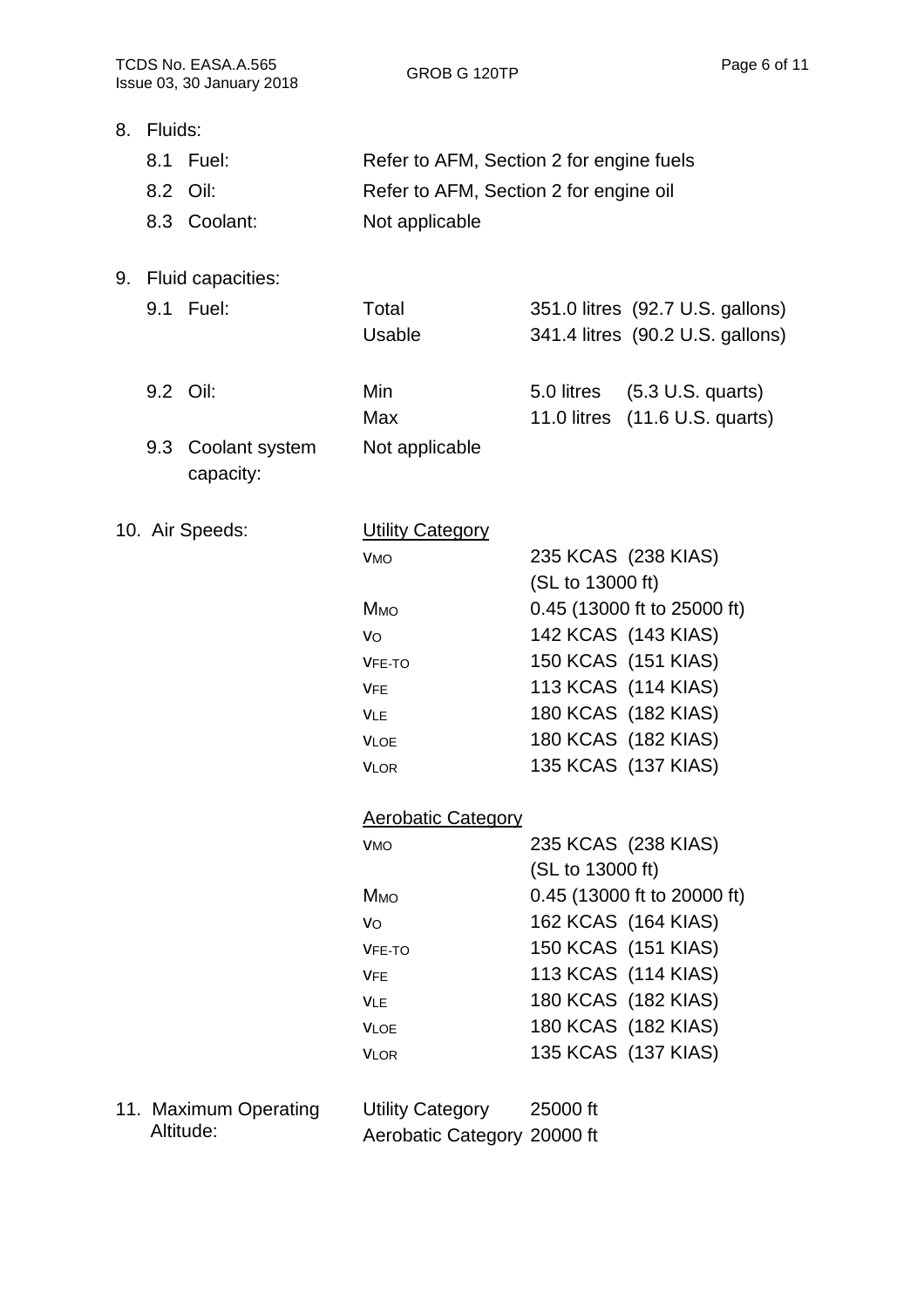| 12. Allweather Operations | VFR day and night, IFR                           |                                                                                                   |  |
|---------------------------|--------------------------------------------------|---------------------------------------------------------------------------------------------------|--|
| Capability:               | Flight into known icing conditions is prohibited |                                                                                                   |  |
| 13. Maximum Weights:      | <b>Utility Category</b>                          |                                                                                                   |  |
|                           | Take-off                                         | 1515 kg (3340 lb)                                                                                 |  |
|                           | Landing                                          | 1440 kg (3175 lb)                                                                                 |  |
|                           |                                                  | From S/N 11037 or if equipped i.a.w. OSB 565-018                                                  |  |
|                           | Landing                                          | 1515 kg (3340 lb)                                                                                 |  |
|                           |                                                  | If equipped i.a.w. OCN 565-74 or OSB 565-094:                                                     |  |
|                           | Take-off                                         | 1625 kg (3582 lb)                                                                                 |  |
|                           | Landing                                          | 1545 kg (3406 lb)                                                                                 |  |
|                           | <b>Aerobatic Category</b>                        |                                                                                                   |  |
|                           | Take-off                                         | 1440 kg (3175 lb)                                                                                 |  |
|                           | Landing                                          | 1440 kg (3175 lb)                                                                                 |  |
|                           |                                                  | If equipped i.a.w. OCN 565-74 or OSB 565-094:                                                     |  |
|                           | Take-off                                         | 1515 kg (3340 lb)                                                                                 |  |
|                           | Landing                                          | 1515 kg (3340 lb)                                                                                 |  |
| 14. Centre of Gravity     | <b>Utility Category</b>                          |                                                                                                   |  |
| Range:                    |                                                  | Most forward C.G. 2.676 m (25% MAC) aft of datum                                                  |  |
|                           | Most aft C.G.                                    | 2.732 m (29% MAC) aft of datum<br>to 2.766 m (31.5% MAC) aft of<br>datum for 1170 kg to 1370 kg   |  |
|                           |                                                  | 2.766 m (31.5% MAC) aft of datum                                                                  |  |
|                           |                                                  | for 1370 kg to 1515 kg                                                                            |  |
|                           |                                                  | If equipped i.a.w. OCN 565-74 or OSB 565-094:                                                     |  |
|                           |                                                  | Most forward C.G. 2.676 m (25% MAC) aft of datum<br>for 1170 kg to 1550 kg                        |  |
|                           |                                                  | 2.676 m (25% MAC) aft of datum<br>to 2.683 m (25.5% MAC) aft of<br>datum for 1550 kg to 1625 kg   |  |
|                           | Most aft C.G.                                    | 2.732 m (29% MAC) aft of datum<br>to 2.766 m (31.5% MAC) aft of<br>datum for 1170 kg to 1370 kg   |  |
|                           |                                                  | 2.766 m (31.5% MAC) aft of datum<br>for 1370 kg to 1515 kg                                        |  |
|                           |                                                  | 2.766 m (31.5% MAC) aft of datum<br>to 2.759 m (31.0% MAC) aft of<br>datum for 1515 kg to 1625 kg |  |
|                           | <b>Aerobatic Category</b>                        |                                                                                                   |  |
|                           |                                                  | Most forward C.G. 2.676 m (25% MAC) aft of datum                                                  |  |
|                           | Most aft C.G.                                    | 2.732 m (29% MAC) aft of datum                                                                    |  |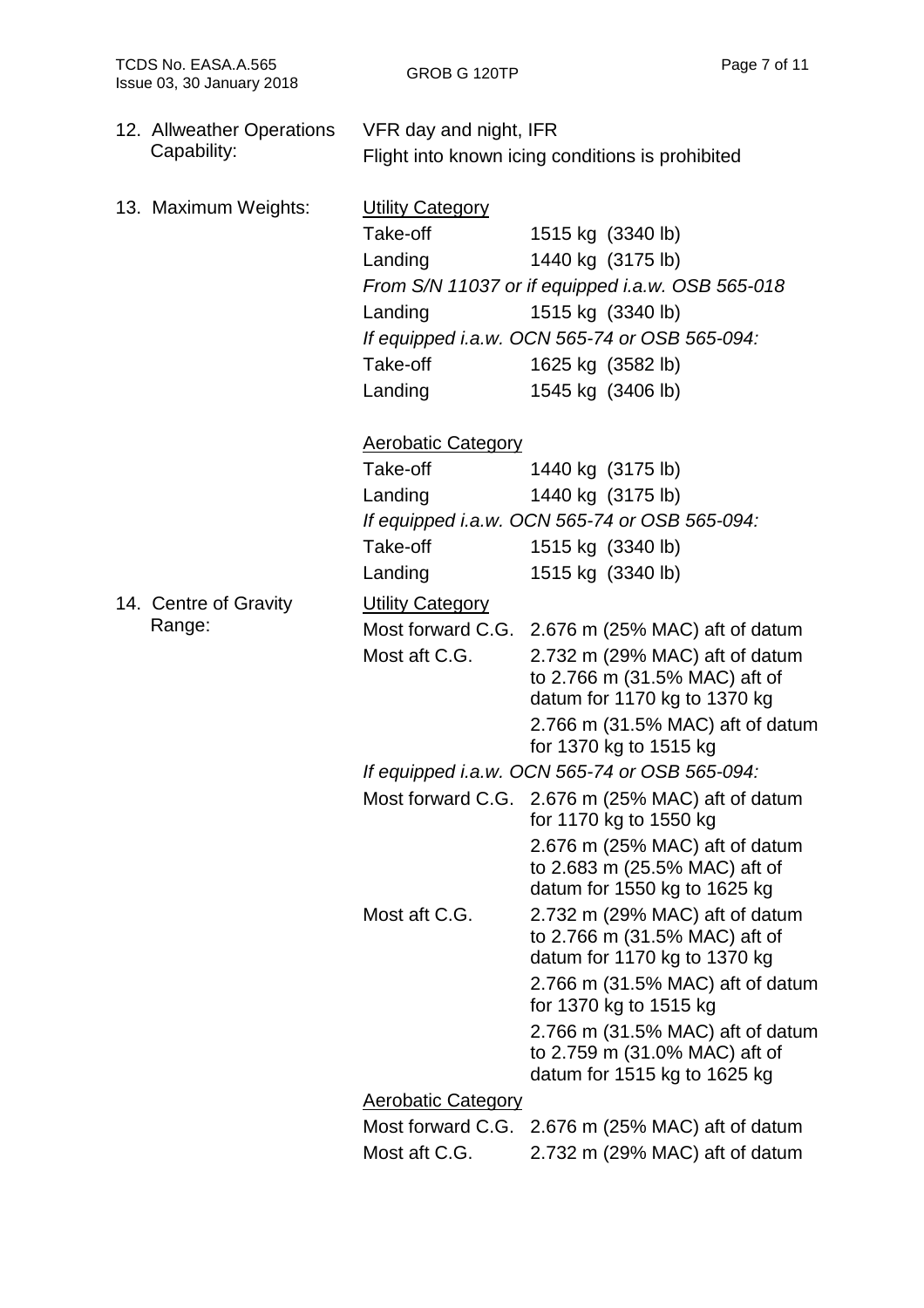| TCDS No. EASA.A.565<br>Issue 03, 30 January 2018 |                                                   | GROB G 120TP                                                                  |                                        | Page 8 of 11 |
|--------------------------------------------------|---------------------------------------------------|-------------------------------------------------------------------------------|----------------------------------------|--------------|
|                                                  | 15. Datum:                                        | 2.335 m in front of wing leading edge at 1.150 m<br>outside the symmetry axis |                                        |              |
|                                                  | 16. Control surface<br>deflections:               | Refer to AMM, Section 6                                                       |                                        |              |
|                                                  | 17. Levelling Means:                              | Canopy frame bottom edge                                                      |                                        |              |
|                                                  | 18. Minimum Flight Crew:                          | 1 Pilot                                                                       |                                        |              |
|                                                  | 19. Maximum Passenger<br><b>Seating Capacity:</b> | 1 Seat                                                                        |                                        |              |
|                                                  | 20. Baggage/Cargo<br>Compartments:                | Location<br>max. Baggage. weight<br><b>Utility</b>                            | 3.800 m aft of datum<br>50 kg (110 lb) |              |
|                                                  |                                                   | Aerobatic                                                                     | no baggage allowed                     |              |
|                                                  | 21. Wheels and Tyres:                             | Nose Wheel Tyre Size<br>Main Wheel Tyre Size                                  | $5.00 - 5$<br>15x6.0-6                 |              |

22. (Reserved):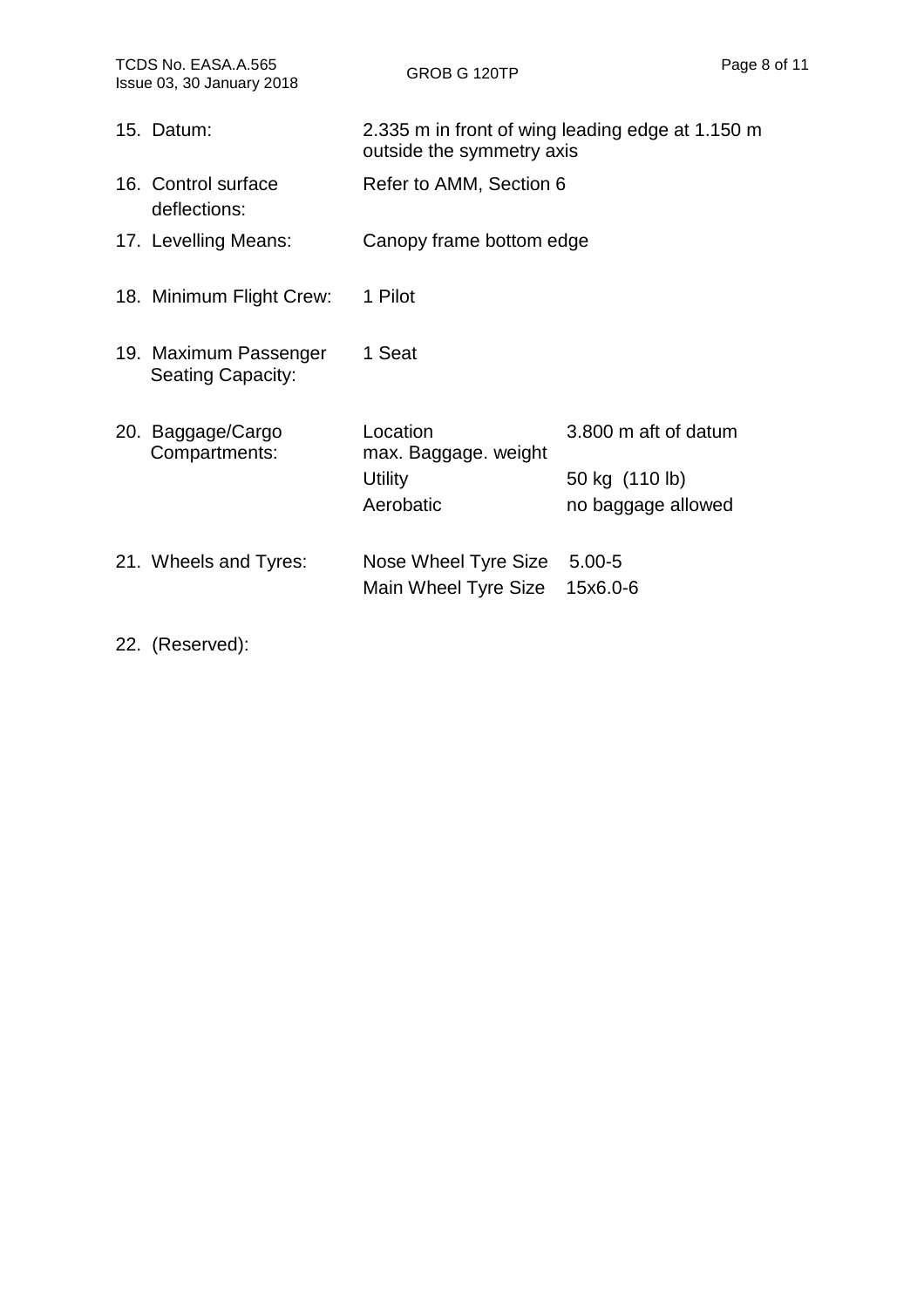#### **A.IV. Operating and Service Instructions**

| 1. Flight Manual:               | Airplane Flight Manual GROB G 120TP-A,                              |
|---------------------------------|---------------------------------------------------------------------|
|                                 | Doc.-No. 1T-120TPA-1,                                               |
|                                 | Issue 1, Revision 0 or later approved revision                      |
| If equipped <i>i.a.w.</i>       |                                                                     |
| OÄM 565-17:                     | Airplane Flight Manual GROB G 120TP-A,                              |
|                                 | Doc.-No. 1T-120TPAD-1,                                              |
|                                 | Issue 1, Revision 0 or later approved revision                      |
| 2. Maintenance Manual:          | Airplane Maintenance Manual GROB G 20TP-A,<br>Doc.-No. 1T-120TPA-2, |
|                                 | Issue 1, Revision 0 or later approved revision                      |
| 3. Structural Repair Manual:    | Included in Airplane Maintenance Manual                             |
| 4. Illustrated Parts Catalogue: | Illustrated Parts Catalogue GROB G120TP-A,<br>Doc.-No. 1T-120TPA-4  |

#### **A.V. Notes:**

- 1. This TCDS, Section A applies to S/N 11002 and following model G 120TP-A aeroplanes.
- 2. Paint schemes have to be approved by the TC holder or National Airworthiness Authority.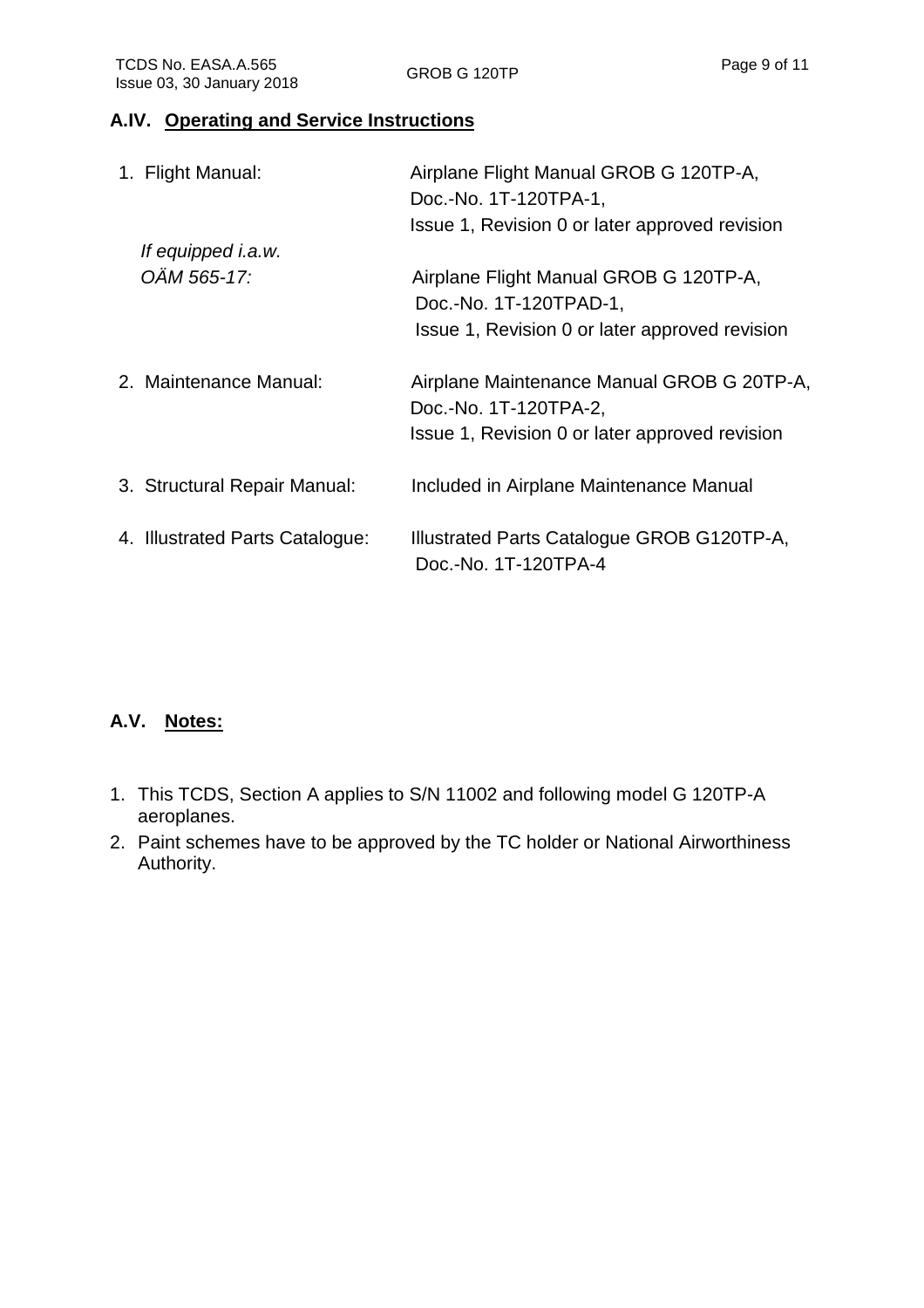## **ADMINISTRATIVE SECTION**

I. Acronyms

| Airplane Flight Manual                              |
|-----------------------------------------------------|
| Airplane Maintenance Manual                         |
| Centre of Gravity                                   |
| <b>Certification Review Item</b>                    |
| <b>High Intensity Radiated Field</b>                |
| <b>Instrument Flight Rules</b>                      |
| <b>Illustrated Parts Catalogue</b>                  |
| <b>Maximum Continuous Power</b>                     |
| <b>Maximum Takeoff Power</b>                        |
| Optional Änderungsmitteilung (Optional Change Note) |
| <b>Optional Change Note</b>                         |
| <b>Optional Service Bulletin</b>                    |
| <b>Type Certificate Data Sheet</b>                  |
| <b>Visual Flight Rules</b>                          |
| Maximum Flaps Extended Speed, Takeoff Configuration |
| Maximum Flaps Extended Speed, Landing Configuration |
| Maximum Landing Gear Extended Speed                 |
| Maximum Landing Gear Extension Speed                |
| Maximum Landing Gear Retraction Speed               |
| <b>Maximum Operating Speed</b>                      |
| Maximum Operating Mach Number                       |
| <b>Maximum Manoeuvring Speed</b>                    |
|                                                     |

II. Type Certificate Holder Record

| <b>TC Holder</b>            | Period                   |
|-----------------------------|--------------------------|
| <b>GROB Aircraft AG</b>     | <b>Until 01-Sep-2017</b> |
| Lettenbachstrasse 9         |                          |
| 86874 Tussenhausen-Mattsies |                          |
| Germany                     |                          |
| <b>GROB Aircraft SE</b>     | since 01-Sep-2017        |
| Lettenbachstrasse 9         |                          |
| 86874 Tussenhausen-Mattsies |                          |
| Germany                     |                          |